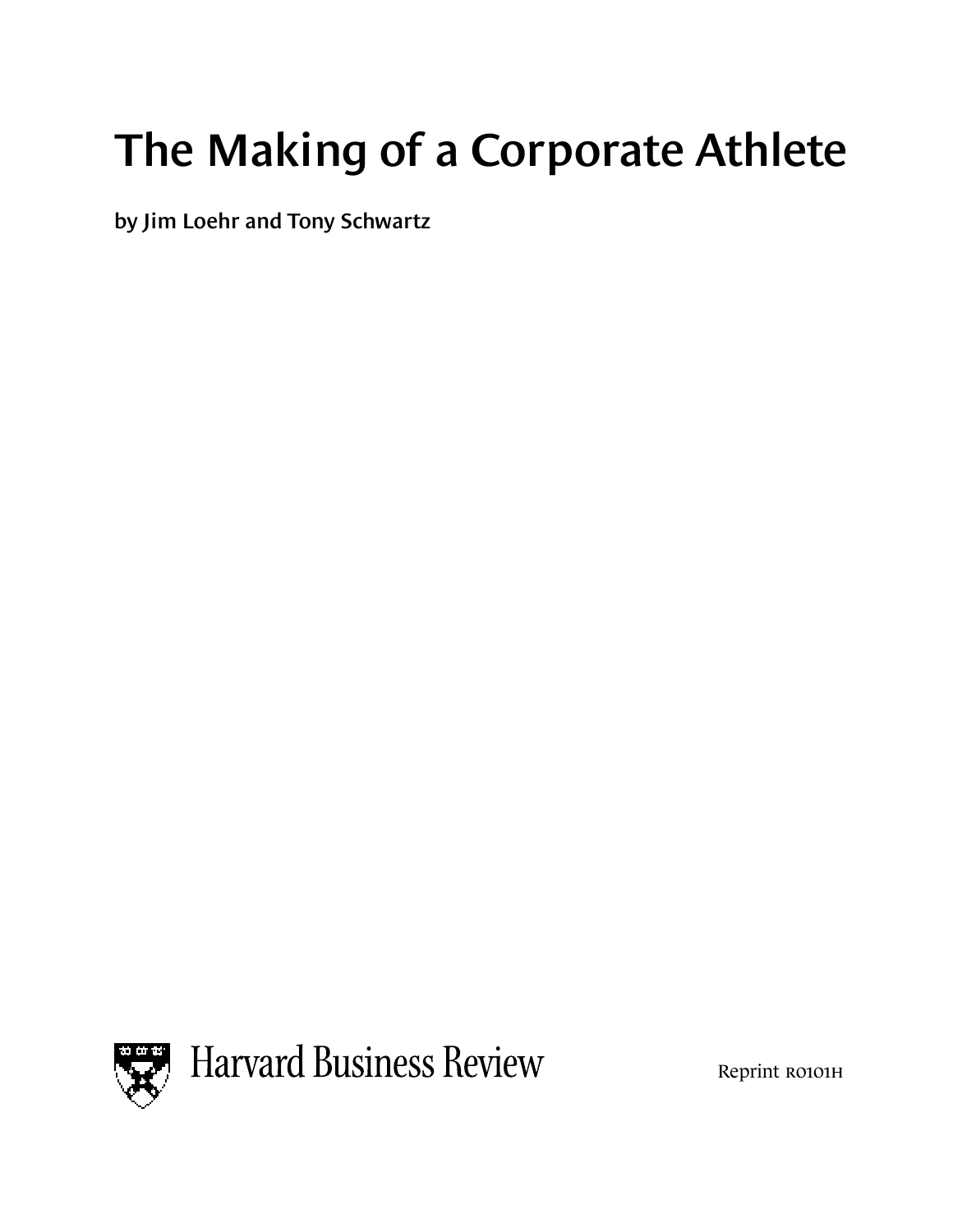# Harvard Business Review



| <b>HBR CASE STUDY</b><br>Who Goes, Who Stays?<br>David A. Light                                                 | R0101A        |
|-----------------------------------------------------------------------------------------------------------------|---------------|
| <b>FIRST PERSON</b><br>The Ultimate Creativity Machine:<br><b>How BMW Turns Art into Profit</b><br>Chris Bangle | R0101B        |
| <b>HBR AT LARGE</b><br><b>Tocqueville Revisited: The Meaning</b><br>of American Prosperity<br>Charles Handy     | R0101C        |
| Level 5 Leadership: The Triumph of<br><b>Humility and Fierce Resolve</b><br>Jim Collins                         | R0101D        |
| Where Value Lives in a Networked World<br>Mohanbir Sawhney and Deval Parikh                                     | <b>R0101E</b> |
| The Ten Deadly Mistakes of Wanna-Dots<br>Rosabeth Moss Kanter                                                   | <b>R0101F</b> |
| <b>Strategy as Simple Rules</b><br>Kathleen M. Eisenhardt and Donald N. Sull                                    | R0101G        |
| The Making of a Corporate Athlete<br>Jim Loehr and Tony Schwartz                                                | R0101H        |
| <b>HBR INTERVIEW</b><br><b>Managing for the Next Big Thing:</b><br><b>EMC's Michael Ruettgers</b><br>Paul Hemp  | R0101J        |
| <b>BEST PRACTICE</b><br><b>Getting 360-Degree Feedback Right</b><br>Maury A. Peiperl                            | <b>R0101K</b> |
| <b>TOOL KIT</b><br>Innovation at the Speed of Information<br>Steven D. Eppinger                                 | R0101L        |
| <b>DIFFERENT VOICE</b><br><b>What Is Science Good For?</b><br><b>A Conversation with Richard Dawkins</b>        | R0101M        |
| <b>BOOKS IN REVIEW</b><br><b>Should Strategy Makers Become</b><br><b>Dream Weavers?</b><br>John Stopford        | R0101N        |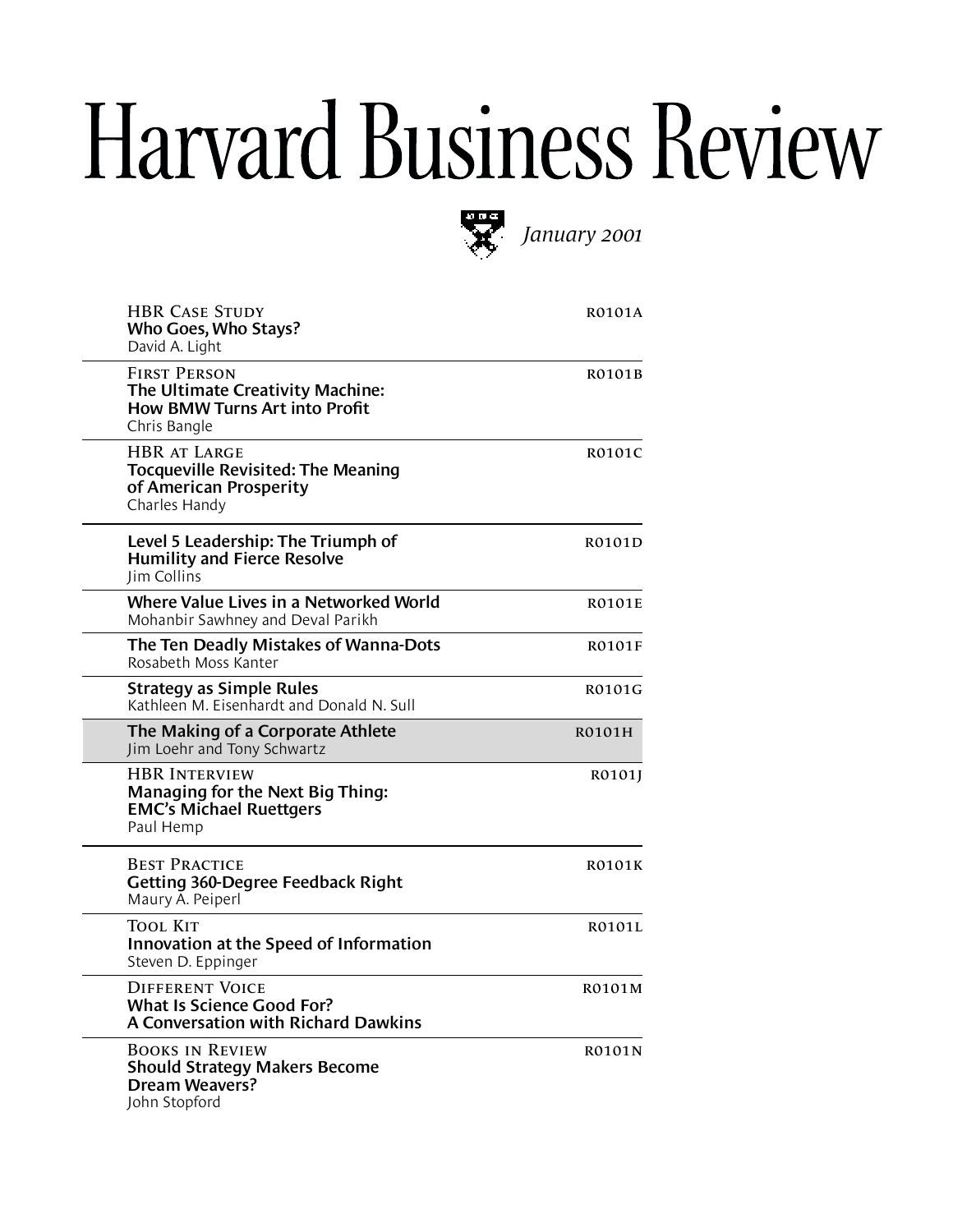# The Making of a Corporate At hlete

*Some executives thrive under pressure. Others wilt. Is the reason all in their heads? Hardly. Sustained high achievement demands physical and emotional strength as well as a sharp intellect. To bring mind, body, and spirit to peak condition, executives need to learn what world-class athletes already know: recovering energy is as important as expending it.*

**by Jim Loehr and Tony Schwartz**

F THERE IS ONE QUALITY THAT EXECUTIVES SEEK<br>for themselves and their employees, it is sustained<br>high performance in the face of ever-increasing<br>pressure and rapid change. But the source of such<br>performance is as elusive as F THERE IS ONE QUALITY THAT EXECUTIVES SEEK for themselves and their employees, it is sustained high performance in the face of ever-increasing pressure and rapid change. But the source of such performance is as elusive as the fountain of youth. cisely what makes some people flourish under pressure and others fold. We maintain that they have come up with only partial answers: rich material rewards, the right culture, management by objectives.

The problem with most approaches, we believe, is that they deal with people only from the neck up, connecting high performance primarily with cognitive capacity. In recent years there has been a growing focus on the relationship between emotional intelligence and high performance. A few theorists have addressed the spiritual dimension – how deeper values and a sense of purpose influence performance. Almost no one has paid any attention to the role played by physical capacities. A successful approach to sustained high performance, we have found, must pull together all of these elements and consider the person as a whole. Thus, our integrated theory of performance management addresses the body, the emotions, the mind, and the spirit. We call this hierarchy the *performance pyramid.* Each of its levels profoundly influences the others, and failure to address any one of them compromises performance.

Our approach has its roots in the two decades that Jim Loehr and his colleagues at LGE spent working with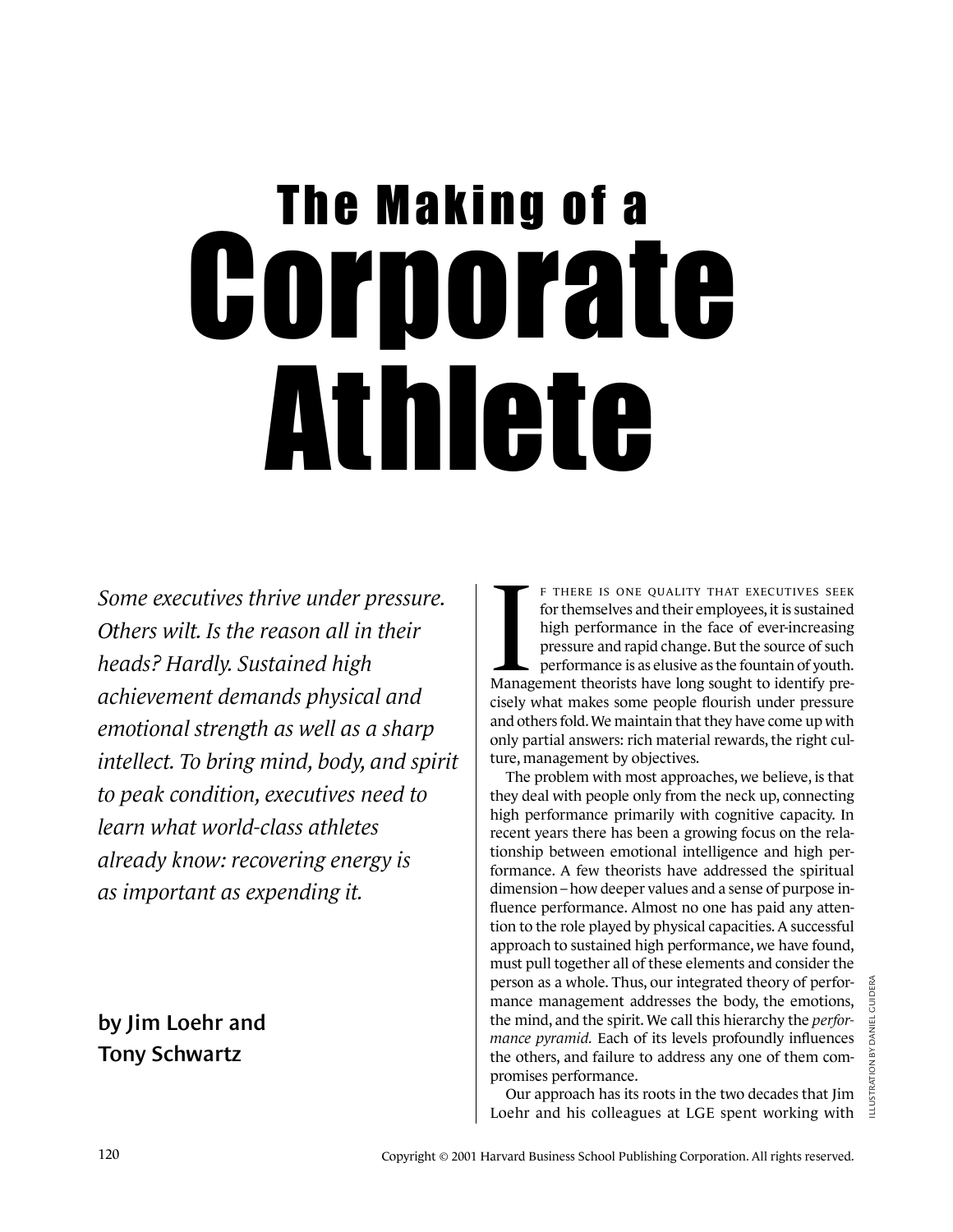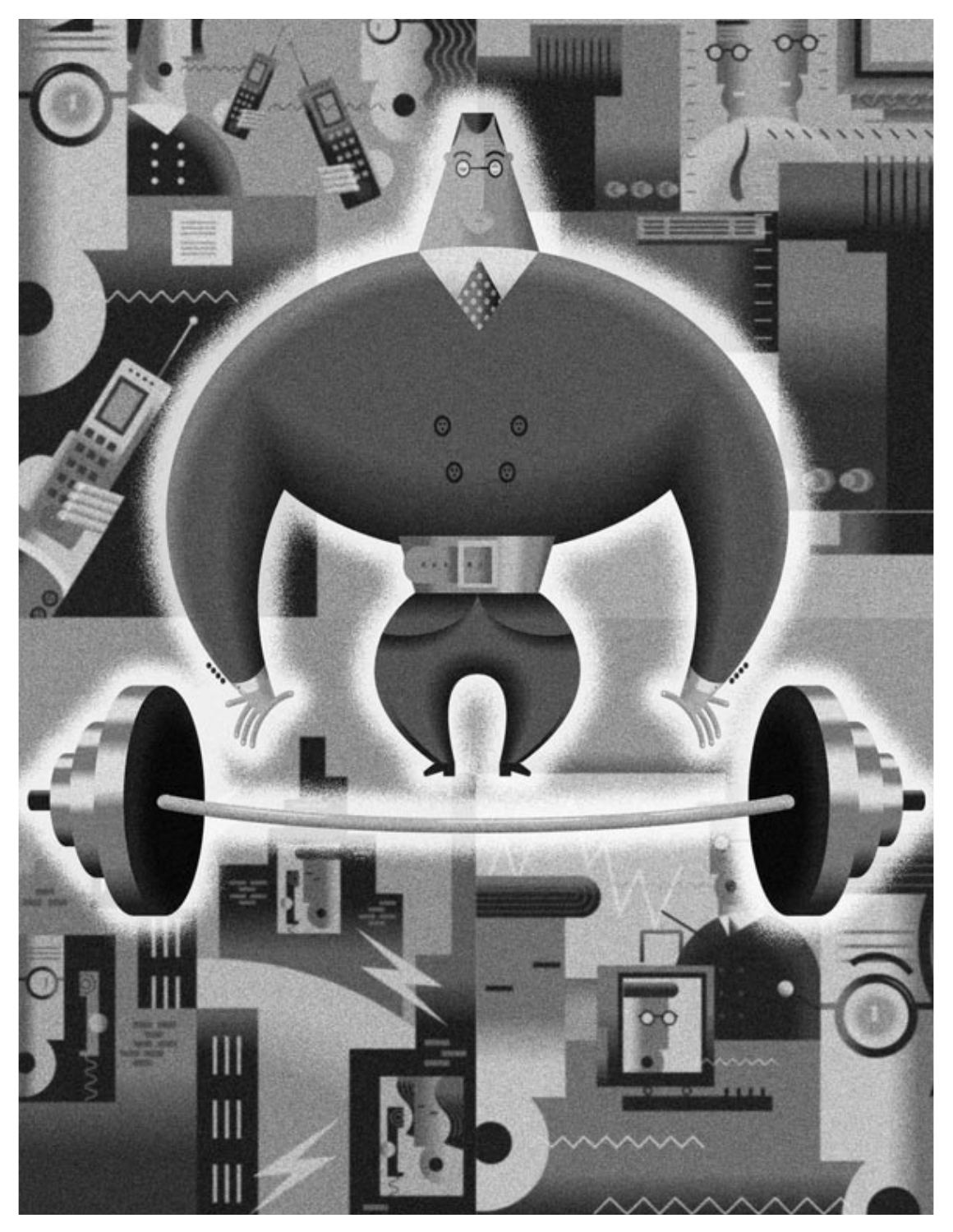world-class athletes. Several years ago, the two of us began to develop a more comprehensive version of these techniques for executives facing unprecedented demands in the workplace. In effect, we realized, these executives are "corporate athletes." If they were to perform at high levels over the long haul, we posited, they would have to train in the same systematic, multilevel way that worldclass athletes do. We have now tested our model on thousands of executives. Their dramatically improved work performance and their enhanced health and happiness confirm our initial hypothesis. In the pages that follow, we describe our approach in detail.

# **Ideal Performance State**

In training athletes, we have never focused on their primary skills – how to hit a serve, swing a golf club, or shoot a basketball. Likewise, in business we don't address primary competencies such as public speaking, negotiating, or analyzing a balance sheet. Our efforts aim instead to help executives build their capacity for what might be called supportive or secondary competencies, among them endurance, strength, flexibility, self-control, and focus. Increasing capacity at all levels allows athletes and executives alike to bring their talents and skills to full ignition and to sustain high performance over time – a condition we call the *Ideal Performance State* (IPS). Obviously, executives can perform successfully even if they smoke, drink and weigh too much, or lack emotional skills or a higher purpose for working. But they cannot perform to their full potential or without a cost over time – to themselves, to their families, and to the corporations for which they work. Put simply, the best longterm performers tap into positive energy at all levels of the performance pyramid.

Extensive research in sports science has confirmed that the capacity to mobilize energy on demand is the foundation of IPS. Our own work has demonstrated that effective energy management has two key components. The first is the rhythmic movement between energy expenditure (stress) and energy renewal (recovery), which we term "oscillation."In the living laboratory of sports, we learned that the real enemy of high performance is not

*Jim Loehr, a performance psychologist, has worked with hundreds of professional athletes, including Monica Seles, Dan Jansen, and Mark O'Meara.Loehr is also a cofounder and the CEO of LGE Performance Systems in Orlando, Florida, a consulting firm that applies training principals developed in sports to business executives.He can be reached at jloehr@lgeperformance.com. Tony Schwartz is executive vice president of LGE and the author of* What Really Matters: Searching for Wisdom in America *(Bantam,1996), and* Work in Progress, *with Michael Eisner (Random House, 1998).He can be reached at tschwartz@lgeperformance.com.* stress, which, paradoxical as it may seem, is actually the stimulus for growth. Rather, the problem is the absence of disciplined, intermittent recovery. Chronic stress without recovery depletes energy reserves, leads to burnout and breakdown, and ultimately undermines performance. Rituals that promote oscillation – rhythmic stress and recovery – are the second component of high performance. Repeated regularly, these highly precise, consciously developed routines become automatic over time.

The same methods that enable world-class athletes to reach IPS under pressure, we theorized, would be at least equally effective for business leaders – and perhaps even more important in their lives. The demands on executives to sustain high performance day in and day out, year in and year out, dwarf the challenges faced by any athlete we have ever trained. The average professional athlete, for example, spends most of his time practicing and only a small percentage – several hours a day, at most – actually competing. The typical executive, by contrast, devotes almost no time to training and must perform on demand ten, 12, 14 hours a day or more. Athletes enjoy several months of off-season, while most executives are fortunate to get three or four weeks of vacation a year. The career of the average professional athlete spans seven years; the average executive can expect to work 40 to 50 years.

Of course, even corporate athletes who train at all levels will have bad days and run into challenges they can't overcome. Life is tough, and for many time-starved executives, it is only getting tougher. But that is precisely our point. While it isn't always in our power to change our external conditions, we can train to better manage our inner state. We aim to help corporate athletes use the full range of their capacities to thrive in the most difficult circumstances and to emerge from stressful periods stronger, healthier, and eager for the next challenge.

# **Physical Capacity**

Energy can be defined most simply as the capacity to do work. Our training process begins at the physical level because the body is our fundamental source of energy – the foundation of the performance pyramid. Perhaps the best paradigm for building capacity is weight lifting. Several decades of sports science research have established that the key to increasing physical strength is a phenomenon known as supercompensation – essentially the creation of balanced work-rest ratios. In weight lifting, this involves stressing a muscle to the point where its fibers literally start to break down. Given an adequate period of recovery (typically at least 48 hours), the muscle will not only heal, it will grow stronger. But persist in stressing the muscle without rest and the result will be acute and chronic damage. Conversely, failure to stress the muscle results in weakness and atrophy. (Just think of an arm in a cast for several weeks.) In both cases, the enemy is not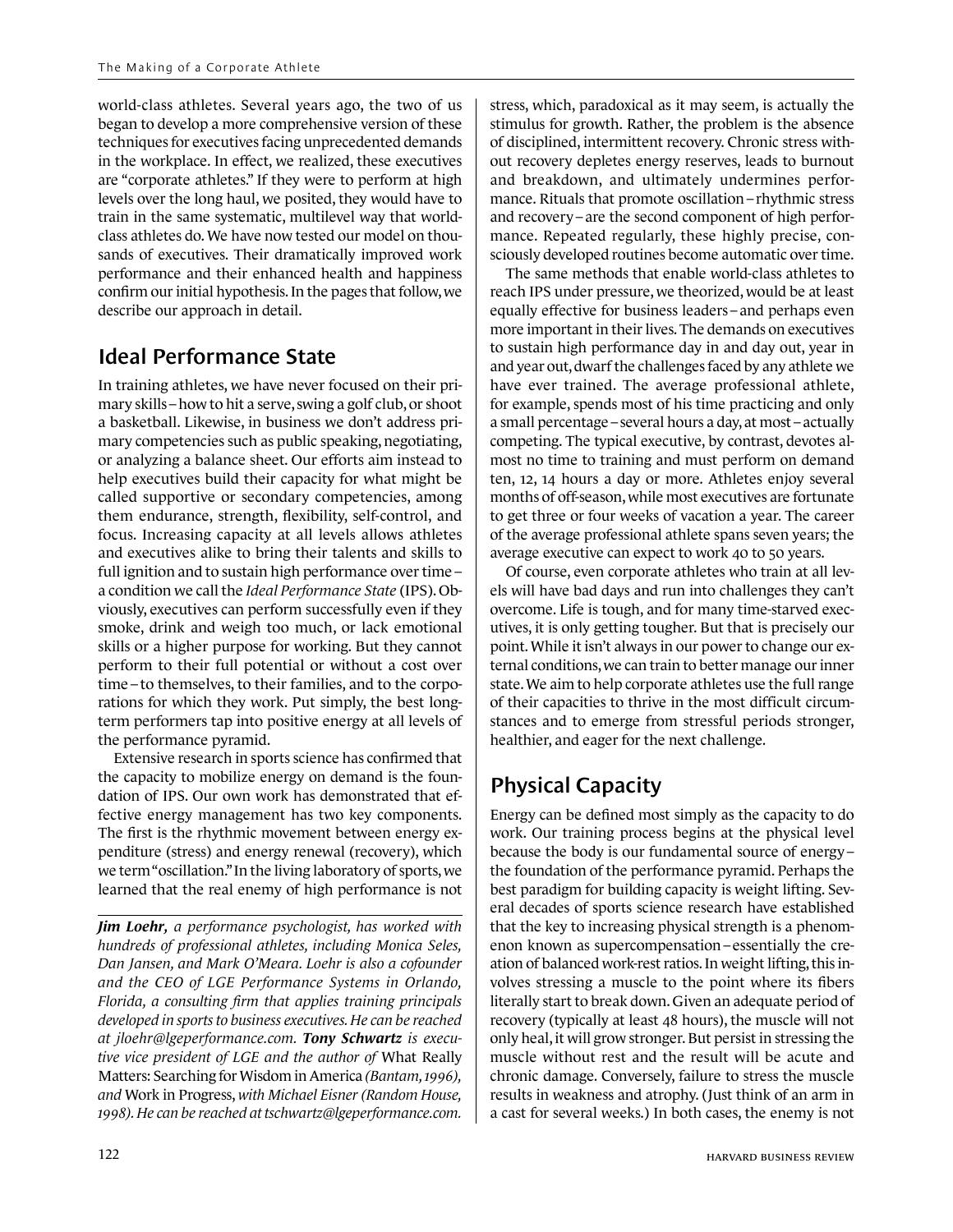stress, it's linearity – the failure to oscillate between energy expenditure and recovery.

We first understood the power of rituals to prompt recovery by observing world-class tennis players in the crucible of match play. The best competitors, we discovered, use precise recovery rituals in the 15 or 20 seconds *between* points– often without even being aware of it. Their between-point routines include concentrating on the strings of their rackets to avoid distraction, assuming a confident posture, and visualizing how they want the next point to play out. These routines have startling physiological effects. When we hooked players up to heart rate monitors during their matches, the competitors with the most consistent rituals showed dramatic oscillation, their heart rates rising rapidly during play and then dropping as much as 15% to 20% between points.

The mental and emotional effects of precise betweenpoint routines are equally significant. They allow players to avoid negative feelings, focus their minds, and prepare for the next point. By contrast, players who lack betweenpoint rituals, or who practice them inconsistently, become linear – they expend too much energy without recovery. Regardless of their talent or level of fitness, they become more vulnerable to frustration, anxiety, and loss of concentration and far more likely to choke under pressure.

The same lesson applies to the corporate athletes we train. The problem, we explain, is not so much that their lives are increasingly stressful as that they are so relentlessly linear. Typically, they push themselves too hard mentally and emotionally and too little physically. Both forms of linearity undermine performance.

Rituals

# The High-Performance Pyramid

**Peak performance in business has often been** presented as a matter of sheer brainpower, but we view performance as a pyramid. Physical well-being is its foundation. Above that rests emotional health, then mental acuity, and at the top, a sense of purpose. The Ideal Performance State – peak performance under pressure – is achieved when all levels are working together. Rituals

Rituals that promote oscillation – the rhythmic expenditure and recovery of energy – link the levels of the pyramid. For instance, vigorous exercise can produce a sense of emotional well-being, clearing the way for peak mental performance. Rituals

#### **Spiritual Capacity** Provides a powerful

source of motivation, determination, and endurance

**Mental Capacity** Focuses physical and emotional energy on the task at hand

**Emotional Capacity** Creates the internal climate that drives the Ideal Performance State

**Physical Capacity** Builds endurance and promotes mental and emotional recovery

When we began working with Marilyn Clark, a managing director of Salomon Smith Barney, she had almost no oscillation in her life. Clark, who is in her late 30s, runs the firm's Cleveland office. She is also the mother of three young children, and her husband is a high-powered executive in his own right. To all appearances, Clark lives an enviable life, and she was loath to complain about it. Yet her hectic lifestyle was exacting a cost, which became clear after some probing. In the mornings, temporarily fueled by coffee and a muffin, she was alert and energetic. By the afternoon, though, her energy sagged, and she got through the rest of the day on sheer willpower. At lunchtime, when she could have taken a few quiet moments to recover, she found that she couldn't say no to employees who lined up at her office seeking counsel and support. Between the demands of her job, her colleagues, and her family, she had almost no time for herself. Her frustration quietly grew.

We began our work with Clark by taking stock of her physical capacity. While she had been a passionate athlete as a teenager and an All-American lacrosse player in college, her fitness regimen for the past several years had been limited to occasional sit-ups before bedtime. As she learned more about the relationship between energy and high performance, Clark agreed that her first priority was to get back in shape. She wanted to feel better physically, and she knew from past experience that her mood would improve if she built regular workouts into her schedule.

Because old habits die hard, we helped Clark establish positive rituals to replace them. Part of the work was creating a supportive environment. The colleagues with whom Clark trained became a source of cheerleading – and even nagging – as she established a routine that would have previously seemed unthinkable. Clark committed to work out in a nearby gym three days a week, precisely at 1 pm. She also enlisted her husband to watch the kids so that she could get in a workout on Saturdays and Sundays.

Regular workouts have helped Clark create clear work-life boundaries and restored her sense of herself as an athlete. Now, rather than tumbling into an energy trough in the afternoons and reaching for a candy bar, Clark returns to the office from her workouts feeling reenergized and better able to focus. Physical stress has become a source not just of greater endurance but also of emotional and mental recovery; Clark finds that she can work fewer hours and get more done. And finally, because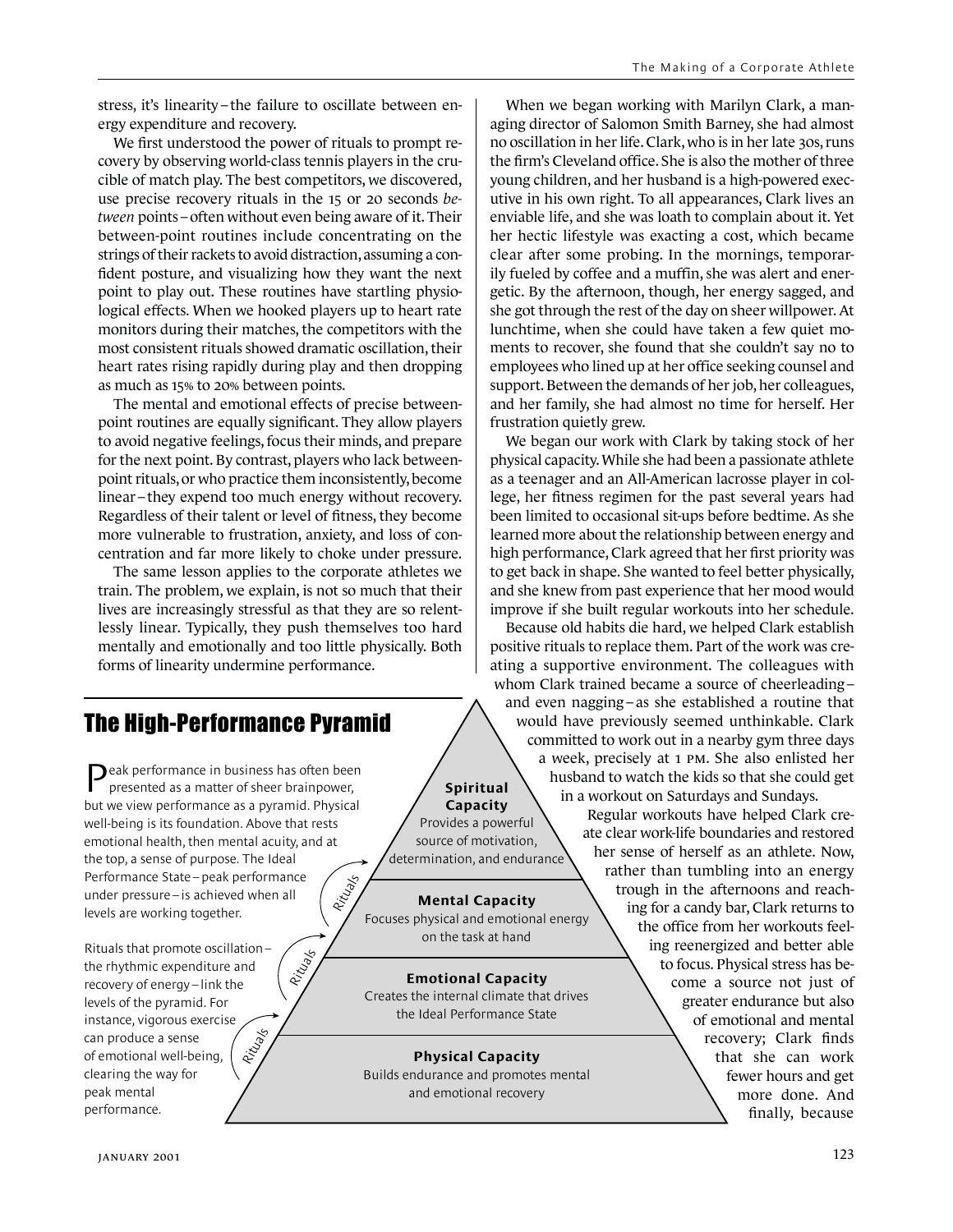she no longer feels chronically overburdened, she believes that she has become a better boss."My body feels reawakened," she says. "I'm much more relaxed, and the resentment I was feeling about all the demands on me is gone."

Clark has inspired other members of her firm to take out health club memberships. She and several colleagues are subsidizing employees who can't easily afford the cost. "We're not just talking to each other about business accolades and who is covering which account," she says. "Now it's also about whether we got our workouts in and how well we're recovering. We're sharing something healthy, and that has brought people together."

The corporate athlete doesn't build a strong physical foundation by exercise alone, of course. Good sleeping and eating rituals are integral to effective energy management. When we first met Rudy Borneo, the vice chairman of Macy's West, he complained of erratic energy levels, wide mood swings, and difficulty concentrating. He was also overweight. Like many executives – and most Americans – his eating habits were poor. He typically began his long, travel-crammed days by skipping breakfast – the equivalent of rolling to the start line of the Indianapolis 500 with a near-empty fuel tank. Lunch was catch-as-catch-can, and Borneo used sugary snacks to fight off his inevitable afternoon hunger pangs. These foods spiked his blood glucose levels, giving him a quick jolt of energy, but one that faded quickly. Dinner was often a rich, multicourse meal eaten late in the evening. Digesting that much food disturbed Borneo's sleep and left him feeling sluggish and out of sorts in the mornings.

Sound familiar?

As we did with Clark, we helped Borneo replace his bad habits with positive rituals, beginning with the way he ate. We explained that by eating lightly but often, he could sustain a steady level of energy. (For a fuller account of the foundational exercise, eating, and sleep routines, see the sidebar "A Firm Foundation.") Borneo now eats breakfast every day – typically a high-protein drink rather than coffee and a bagel. We also showed him research by chronobiologists suggesting that the body and mind need recovery every 90 to 120 minutes. Using that cycle as the basis for his eating schedule, he installed a refrigerator by his desk and began eating five or six small but nutritious meals a day and sipping water frequently. He also shifted the emphasis in his workouts to interval training, which increased his endurance and speed of recovery.

In addition to prompting weight loss and making him feel better, Borneo's nutritional and fitness rituals have had a dramatic effect on other aspects of his life. "I now exercise for my mind as much as for my body,"he says."At the age of 59, I have more energy than ever, and I can sustain it for a longer period of time. For me, the rituals are the holy grail. Using them to create balance has had an impact on every aspect of my life: staying more positive,

handling difficult human resource issues, dealing with change, treating people better. I really do believe that when you learn to take care of yourself, you free up energy and enthusiasm to care more for others."

## **Emotional Capacity**

The next building block of IPS is emotional capacity – the internal climate that supports peak performance. During our early research, we asked hundreds of athletes to describe how they felt when they were performing at their best. Invariably, they used words such as "calm," "challenged,""engaged,""focused,""optimistic," and "confident." As sprinter Marion Jones put it shortly after winning one of her gold medals at the Olympic Games in Sydney: "I'm out here having a ball. This is not a stressful time in my life. This is a very happy time." When we later asked the same question of law enforcement officers, military personnel, surgeons, and corporate executives, they used remarkably similar language to describe their Ideal Performance State.

Just as positive emotions ignite the energy that drives high performance, negative emotions–frustration, impatience, anger, fear, resentment, and sadness – drain energy. Over time, these feelings can be literally toxic, elevating

# A Firm Foundation

ere are our basic strategies for renewing energy at the physical level. Some of them are so familiar they've become background noise, easy to ignore. That's why we're repeating them. If any of these strategies aren't part of your life now, their absence may help account for fatigue, irritability, lack of emotional resilience, difficulty concentrating, and even a flagging sense of purpose. H

**1. Actually do all those healthy things you know you ought to do.** Eat five or six small meals a day; people who eat just one or two meals a day with long periods in between force their bodies into a conservation mode, which translates into slower metabolism. Always eat breakfast: eating first thing in the morning sends your body the signal that it need not slow metabolism to conserve energy. Eat a balanced diet. Despite all the conflicting nutritional research, overwhelming evidence suggests that a healthy dietary ratio is 50% to 60% complex carbohydrates, 25% to 35% protein, and 20% to 25% fat. Dramatically reduce simple sugars. In addition to representing empty calories, sugar causes energydepleting spikes in blood glucose levels. Drink four to five 12-ounce glasses of water daily, even if you don't feel thirsty. As much as half the population walks around with mild chronic dehydration. And finally, on the "you know you should" list: get physically active. We strongly recommend three to four 20- to 30-minute cardiovascular workouts a week, including at least two sessions of intervals – short bursts of intense exertion followed by brief recovery periods.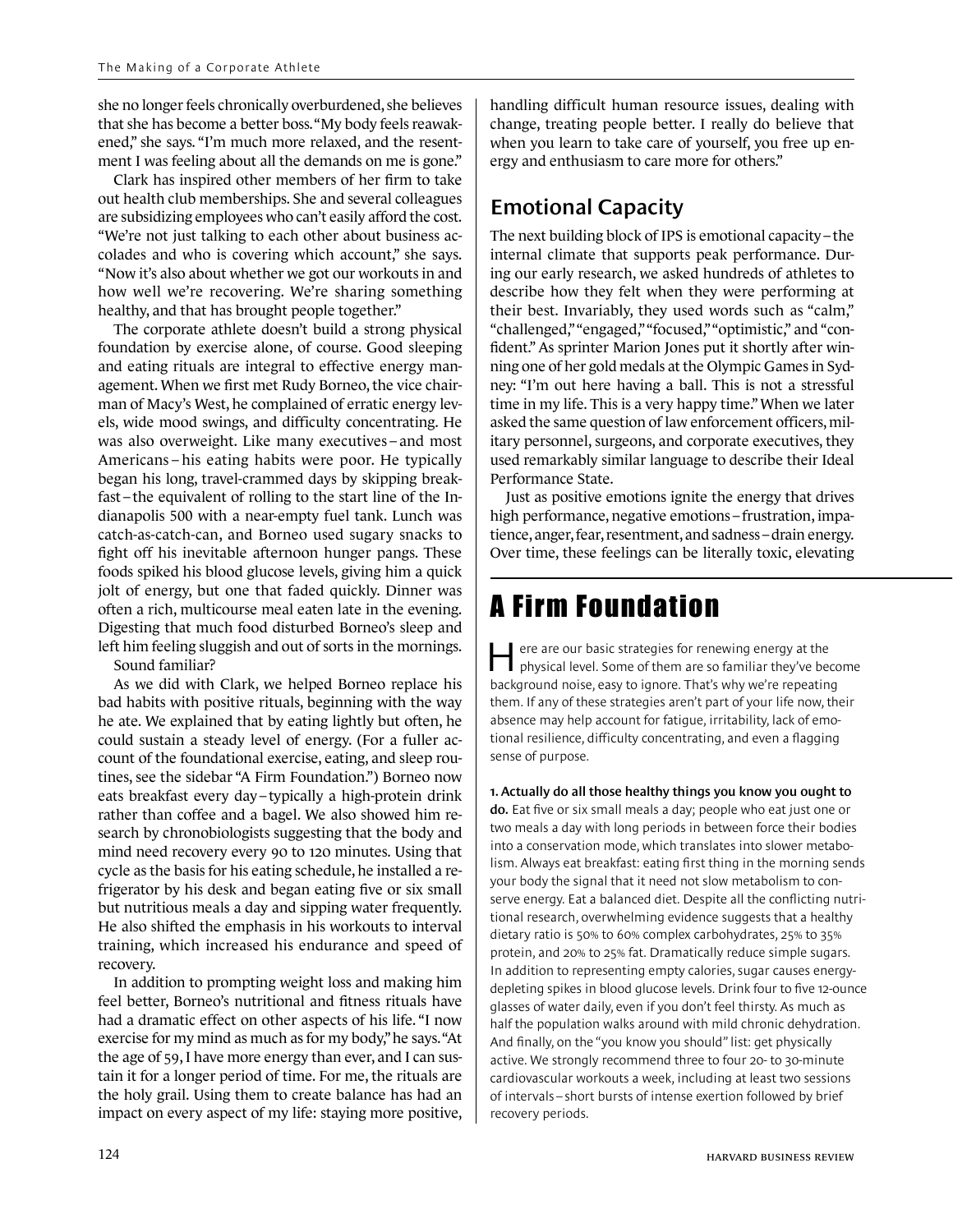heart rate and blood pressure, increasing muscle tension, constricting vision, and ultimately crippling performance. Anxious, fear ridden athletes are far more likely to choke in competition, for example, while anger and frustration sabotage their capacity for calm focus.

The impact of negative emotions on business performance is subtler but no less devastating. Alan, an executive at an investment company, travels frequently, overseeing a half-dozen offices around the country. His colleagues and subordinates, we learned, considered him to be a perfectionist and an often critical boss whose frustration and impatience sometimes boiled over into angry tirades. Our work focused on helping Alan find ways to manage his emotions more effectively. His anger, we explained, was a reactive emotion, a fight-or-flight response to situations he perceived as threatening. To manage more effectively, he needed to transform his inner experience of threat under stress into one of challenge.

A regular workout regimen built Alan's endurance and gave him a way to burn off tension. But because his fierce travel schedule often got in the way of his workouts, we also helped him develop a precise five-step ritual to contain his negative emotions whenever they threatened to erupt. His initial challenge was to become more aware of signals from his body that he was on edge – physical ten-

**2. Go to bed early and wake up early.** Night owls have a much more difficult time dealing with the demands of today's business world, because typically, they still have to get up with the early birds. They're often groggy and unfocused in the mornings, dependent on caffeine and sugary snacks to keep up their energy. You can establish new sleep rituals. Biological clocks are not fixed in our genes.

**3. Maintain a consistent bedtime and wake-up time.** As important of the number of hours you sleep (ideally seven to eight) is the consistency of the recovery wave you create. Regular sleep cycles help regulate your other biological clocks and increase the likelihood that the sleep you get will be deep and restful.

**4. Seek recovery every 90 to 120 minutes.** Chronobiologists have found that the body's hormone, glucose, and blood pressure levels drop every 90 minutes or so. By failing to seek recovery and overriding the body's natural stress-rest cycles, overall capacity is compromised. As we've learned from athletes, even short, focused breaks can promote significant recovery. We suggest five sources of restoration: eat something, hydrate, move physically, change channels mentally, and change channels emotionally.

**5. Do at least two weight-training workouts a week.** No form of exercise more powerfully turns back the markers of age than weight training. It increases strength, retards osteoporosis, speeds up metabolism, enhances mobility, improves posture, and dramatically increases energy.

sion, a racing heart, tightness in his chest. When he felt those sensations arise, his first step was to close his eyes and take several deep breaths. Next, he consciously relaxed the muscles in his face. Then, he made an effort to soften his voice and speak more slowly. After that, he tried to put himself in the shoes of the person who was the target of his anger – to imagine what he or she must be feeling. Finally, he focused on framing his response in positive language.

Instituting this ritual felt awkward to Alan at first, not unlike trying to learn a new golf swing. More than once he reverted to his old behavior. But within several weeks, the five-step drill had become automatic – a highly reliable way to short-circuit his reactivity. Numerous employees reported that he had become more reasonable, more approachable, and less scary. Alan himself says that he has become a far more effective manager.

Through our work with athletes, we have learned a number of other rituals that help to offset feelings of stress and restore positive energy. It's no coincidence, for example, that many athletes wear headphones as they prepare for competition. Music has powerful physiological and emotional effects. It can prompt a shift in mental activity from the rational left hemisphere of the brain to the more intuitive right hemisphere. It also provides a relief from obsessive thinking and worrying. Finally, music can be a means of directly regulating energy – raising it when the time comes to perform and lowering it when it is more appropriate to decompress.

Body language also influences emotions. In one wellknown experiment, actors were asked to portray anger and then were subjected to numerous physiological tests, including heart rate, blood pressure, core temperature, galvanic skin response, and hormone levels. Next, the actors were exposed to a situation that made them genuinely angry, and the same measurements were taken. There were virtually no differences in the two profiles. Effective acting produces precisely the same physiology that real emotions do. All great athletes understand this instinctively. If they carry themselves confidently, they will eventually start to feel confident, even in highly stressful situations. That's why we train our corporate clients to "act as if" – consciously creating the look on the outside that they want to feel on the inside."You are what you repeatedly do," said Aristotle."Excellence is not a singular act but a habit."

Close relationships are perhaps the most powerful means for prompting positive emotions and effective recovery. Anyone who has enjoyed a happy family reunion or an evening with good friends knows the profound sense of safety and security that these relationships can induce. Such feelings are closely associated with the Ideal Performance State. Unfortunately, many of the corporate athletes we train believe that in order to perform up to expectations at work, they have no choice but to stint on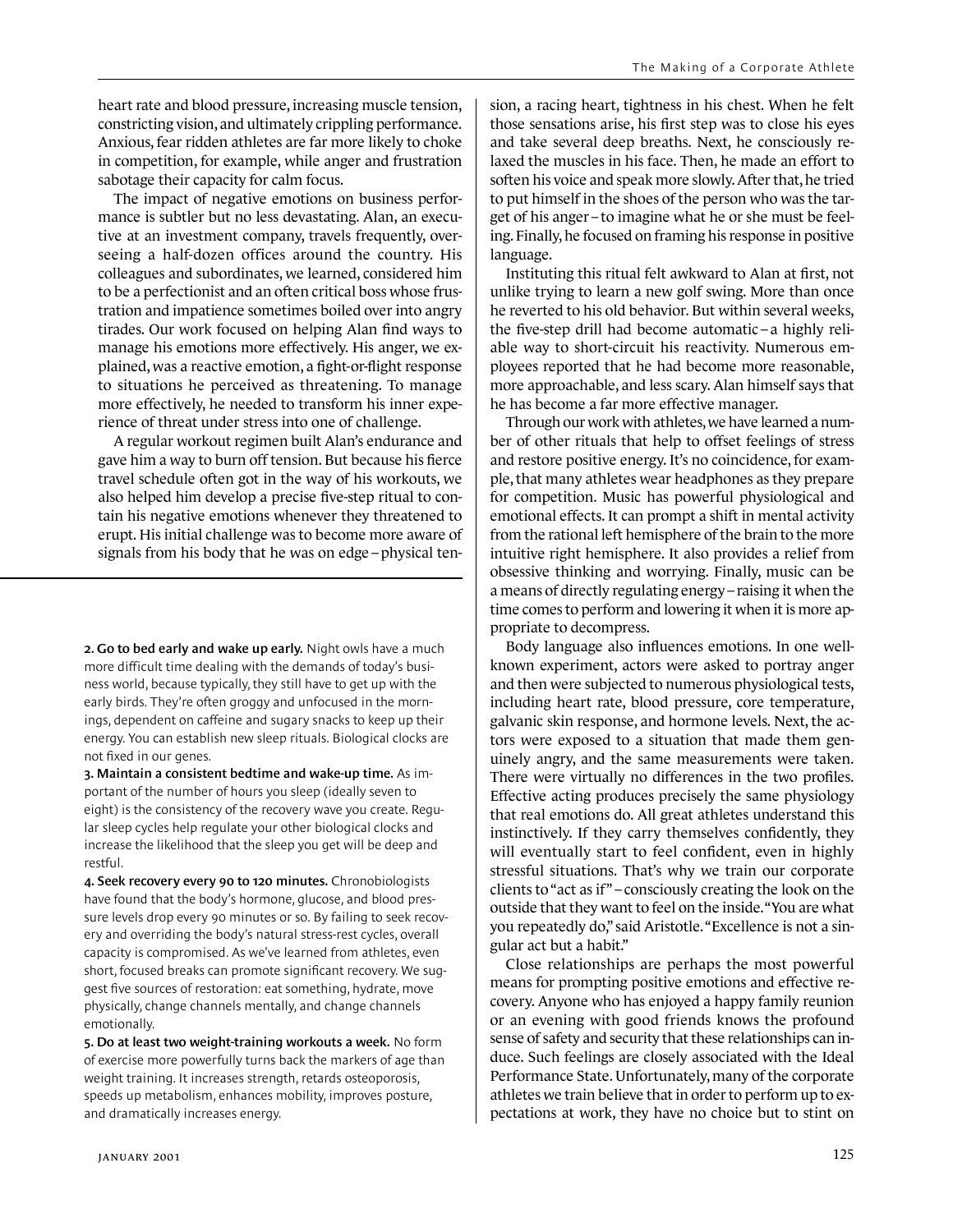their time with loved ones. We try to reframe the issue. By devoting more time to their most important relationships and setting clearer boundaries between work and home, we tell our clients, they will not only derive more satisfaction but will also get the recovery that they need to perform better at work.

### **Mental Capacity**

The third level of the performance pyramid – the cognitive – is where most traditional performance-enhancement training is aimed. The usual approaches tend to focus on improving competencies by using techniques such as process reengineering and knowledge management or by learning to use more sophisticated technology. Our training aims to enhance our clients' cognitive capacities – most notably their focus, time management, and positiveand critical-thinking skills.

Focus simply means energy concentrated in the service of a particular goal. Anything that interferes with focus dissipates energy. Meditation, typically viewed as a spiritual practice, can serve as a highly practical means of training attention and promoting recovery. At this level, no guidance from a guru is required. A perfectly adequate meditation technique involves sitting quietly and breathing deeply, counting each exhalation, and starting over when you reach ten. Alternatively, you can choose a word to repeat each time you take a breath.

Practiced regularly, meditation quiets the mind, the emotions, and the body, promoting energy recovery. Numerous studies have shown, for example, that experienced meditators need considerably fewer hours of sleep than nonmeditators. Meditation and other noncognitive disciplines can also slow brain wave activity and stimulate a shift in mental activity from the left hemisphere of the brain to the right. Have you ever suddenly found the solution to a vexing problem while doing something "mindless" such as jogging, working in the garden, or singing in the shower? That's the left-brain, right-brain shift at work – the fruit of mental oscillation.

Much of our training at this level focuses on helping corporate athletes to consciously manage their time and energy. By alternating periods of stress with renewal, they learn to align their work with the body's need for breaks every 90 to 120 minutes. This can be challenging for compulsive corporate achievers. Jeffrey Sklar, 39, man-

aging director for institutional sales at the New York investment firm Gruntal & Company, had long been accustomed to topping his competitors by brute force – pushing harder and more relentlessly than anyone else. With our help, he built a set of rituals that ensured regular recovery and also enabled him to perform at a higher level while spending fewer hours at work.

Once in the morning and again in the afternoon, Sklar retreats from the frenetic trading floor to a quiet office, where he spends 15 minutes doing deep-breathing exercises. At lunch, he leaves the office – something he once would have found unthinkable – and walks outdoors for at least 15 minutes. He also works out five or six times a week after work. At home, he and his wife, Sherry, a busy executive herself, made a pact never to talk business after 8 pm. They also swore off work on the weekends, and they have stuck to their vow for nearly two years. During each of those years, Sklar's earnings have increased by more than 65%.

For Jim Connor, the president and CEO of FootJoy, reprioritizing his time became a way not just to manage his energy better but to create more balance in his life and to revive his sense of passion. Connor had come to us saying that he felt stuck in a deep rut. "My feelings were muted so I could deal with the emotional pain of life," he explains. "I had smoothed out all the vicissitudes in my life to such an extent that oscillation was prohibited. I was not feeling life but repetitively performing it."

Connor had imposed on himself the stricture that he be the first person to arrive at the office each day and the last to leave. In reality, he acknowledged, no one would object if he arrived a little later or left a little earlier a couple of days a week. He realized it also made sense for him to spend one or two days a week working at a satellite plant 45 minutes nearer to his home than his main office. Doing so could boost morale at the second plant while cutting 90 minutes from his commute.

Immediately after working with us, Connor arranged to have an office cleared out at the satellite factory. He now spends at least one full day a week there, prompting a number of people at that office to comment to him about his increased availability. He began taking a golf lesson one morning a week, which also allowed for a more relaxed drive to his main office, since he commutes there after rush hour on golf days. In addition, he instituted a monthly getaway routine with his wife. In the evenings, he often leaves his office earlier in order to spend more time with his family.

Connor has also meticulously built recovery into his workdays."What a difference these fruit and water breaks make," he says. "I set my alarm watch for 90 minutes to prevent relapses, but I'm instinctively incorporating this routine into my life and love it. I'm far more productive

**Have you ever suddenly found the solution to a** vexing problem while doing something "mindless" such as jogging, working in the garden, or singing in the shower? That's the left-brain, right-brain shift at work –the fruit of mental oscillation.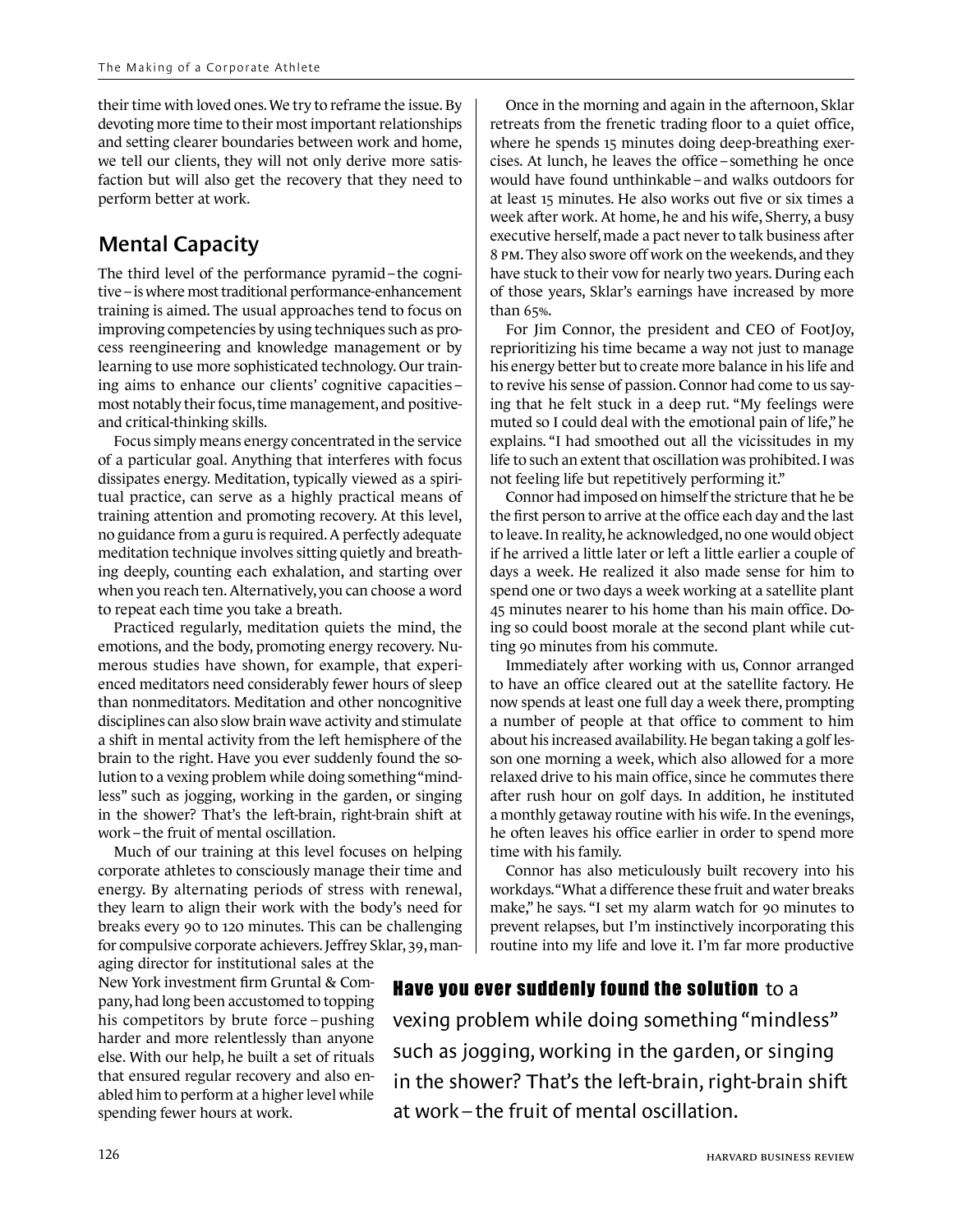as a result, and the quality of my thought process is measurably improved. I'm also doing more on the big things at work and not getting bogged down in detail. I'm pausing more to think and to take time out."

Rituals that encourage positive thinking also increase the likelihood of accessing the Ideal Performance State. Once again, our work with top athletes has taught us the power of creating specific mental rituals to sustain positive energy. Jack Nicklaus, one of the greatest pressure performers in the history of golf, seems to have an intuitive understanding of the importance of both oscillation and rituals. "I've developed a regimen that allows me to move from peaks of concentration into valleys of relaxation and back again as necessary,"he wrote in *Golf Digest*. "My focus begins to sharpen as I walk onto the tee and steadily intensifies…until I hit [my drive].…I descend into a valley as I leave the tee, either through casual conversation with a fellow competitor or by letting my mind dwell on whatever happens into it."

Visualization is another ritual that produces positive energy and has palpable performance results. For example, Earl Woods taught his son Tiger – Nicklaus's heir apparent – to form a mental image of the ball rolling into the hole before each shot. The exercise does more than produce a vague feeling of optimism and well-being. Neuroscientist Ian Robertson of Trinity College, Dublin,

the outcome I'm after." In effect, Sklar is building mental muscles – increasing her strength, endurance, and flexibility. By doing so, she decreases the likelihood that she will be distracted by negative thoughts under pressure."It has made me much more relaxed and confident when I go into presentations," she says.

### **Spiritual Capacity**

Most executives are wary of addressing the spiritual level of the performance pyramid in business settings, and understandably so. The word "spiritual"prompts conflicting emotions and doesn't seem immediately relevant to high performance. So let's be clear: by spiritual capacity, we simply mean the energy that is unleashed by tapping into one's deepest values and defining a strong sense of purpose. This capacity, we have found, serves as sustenance in the face of adversity and as a powerful source of motivation, focus, determination, and resilience.

Consider the case of Ann, a high-level executive at a large cosmetics company. For much of her adult life, she has tried unsuccessfully to quit smoking, blaming her failures on a lack of self-discipline. Smoking took a visible toll on her health and her productivity at work – decreased endurance from shortness of breath, more sick days than

her colleagues, and nicotine cravings that distracted her during long meetings.

Four years ago, when Ann became pregnant, she was able to quit immediately and didn't touch a cigarette until the day her child was born, when she began smoking again. A year later, Ann became pregnant for a second time, and again she stopped smoking, with virtually no symptoms of withdrawal. True to her pattern, she resumed smoking when her child was born. "I don't understand it," she told us plaintively.

We offered a simple explanation. As long as Ann was able to connect the impact

of smoking to a deeper purpose – the health of her unborn child – quitting was easy. She was able to make what we call a "values-based adaptation." But without a strong connection to a deeper sense of purpose, she went back to smoking – an expedient adaptation that served her short-term interests. Smoking was a sensory pleasure for Ann, as well as a way to allay her anxiety and manage social stress. Understanding cognitively that it was unhealthy, feeling guilty about it on an emotional level, and even experiencing its negative effects physically were all insufficient motivations to change her behavior. To succeed, Ann needed a more sustaining source of motivation.

#### If executives are to perform

at high levels over the long haul, they have to train in the same systematic, multilevel way that world-class athletes do.

author of *Mind Sculpture,* has found that visualization can literally reprogram the neural circuitry of the brain, directly improving performance. It is hard to imagine a better illustration than diver Laura Wilkinson. Six months before the summer Olympics in Sydney, Wilkinson broke three toes on her right foot while training. Unable to go in the water because of her cast, she instead spent hours a day on the diving platform, visualizing each of her dives. With only a few weeks to actually practice before the Olympics, she pulled off a huge upset, winning the gold medal on the ten-meter platform.

Visualization works just as well in the office. Sherry Sklar has a ritual to prepare for any significant event in her work life. "I always take time to sit down in advance in a quiet place and think about what I really want from the meeting," she says."Then I visualize myself achieving